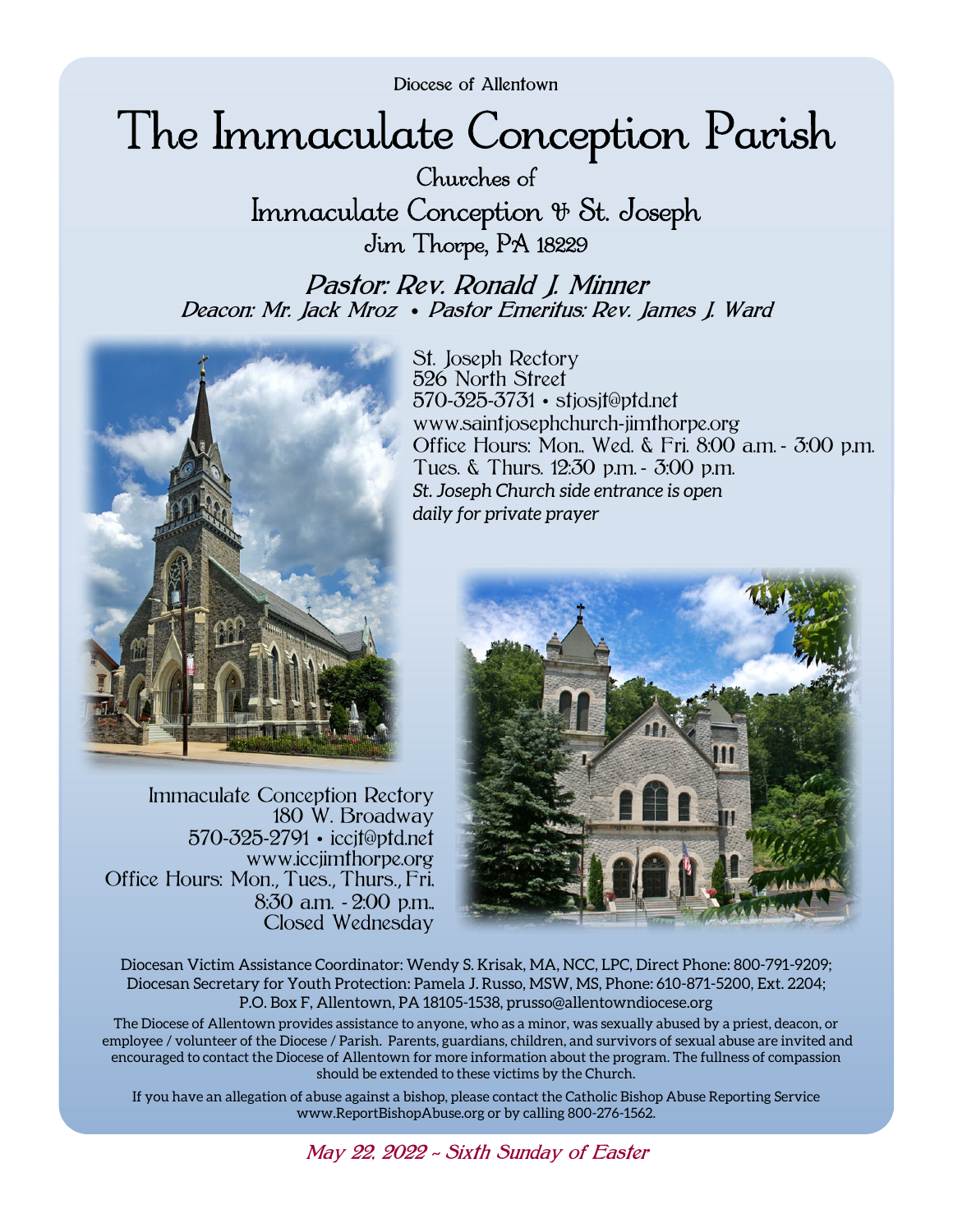# Sixth Sunday of Easter

*May the peoples praise you, O God; may all the peoples praise you! ~ Psalm 67:6* 

*Special Prayer Intentions- these are the people for whom we will be praying at Mass:*



# **Sun. May 29**

8:30 am (SJC) **Hunter Wolfe** (John & Patty Martino) 10:30 am (ICC) **Thomas J. Bechtel** (sister, Kay McArdle)

|          | Lay Ministers May 28/29              |                                                 |                 |  |
|----------|--------------------------------------|-------------------------------------------------|-----------------|--|
| Ministry | Sat. 4:30pm SJC**                    | Sun. $8:30$ am SJC                              | Sun 10:30am ICC |  |
| Lector:  | Laura McArdle                        | Vince Bokeko                                    | James Novak     |  |
| E.M.     | Deacon Jack, Rose<br>Reese, M. Dugan | Al Fanelli, Bernie<br>Schweibinz, Gloria Kehrli | Deacon Jack     |  |



### **IMMACULATE CONCEPTION CHURCH CANDLES ST. PEREGRINE CANDLE** burns for *Blessings and prayers for Barbara Miller* (From, Family)

# **ST. JOSEPH CHURCH CANDLES**

**SANCTUARY:** In Loving Memory of *Eileen McGlynn* (Requested by Cathy Cassidy) **HOLY FAMILY:** In Loving Memory of *Paul & Dorothy Kattner* (Requested by Family) **BLESSED MOTHER:** In Memory of *Eileen McGlynn* (Requested by Ann McHugh & Family)

**PARISH STEWARDSHIP:** May 1<sup>st</sup>: \$4,635.00 *Thank you for your continued support & generosity.* 

**THE IMMACULATE CONCEPTION RECTORY** will be closed on Friday, May 27<sup>th</sup>.

**MASS CHANGE!** Next Sat. May 28<sup>th</sup> the 4:30pm Mass will be held at St. Joseph Church, NOT Immaculate Conception. Masses will be held at their normal location on Sunday, May  $29<sup>th</sup>$ , 8:30am at SJC and 10:30am at ICC.